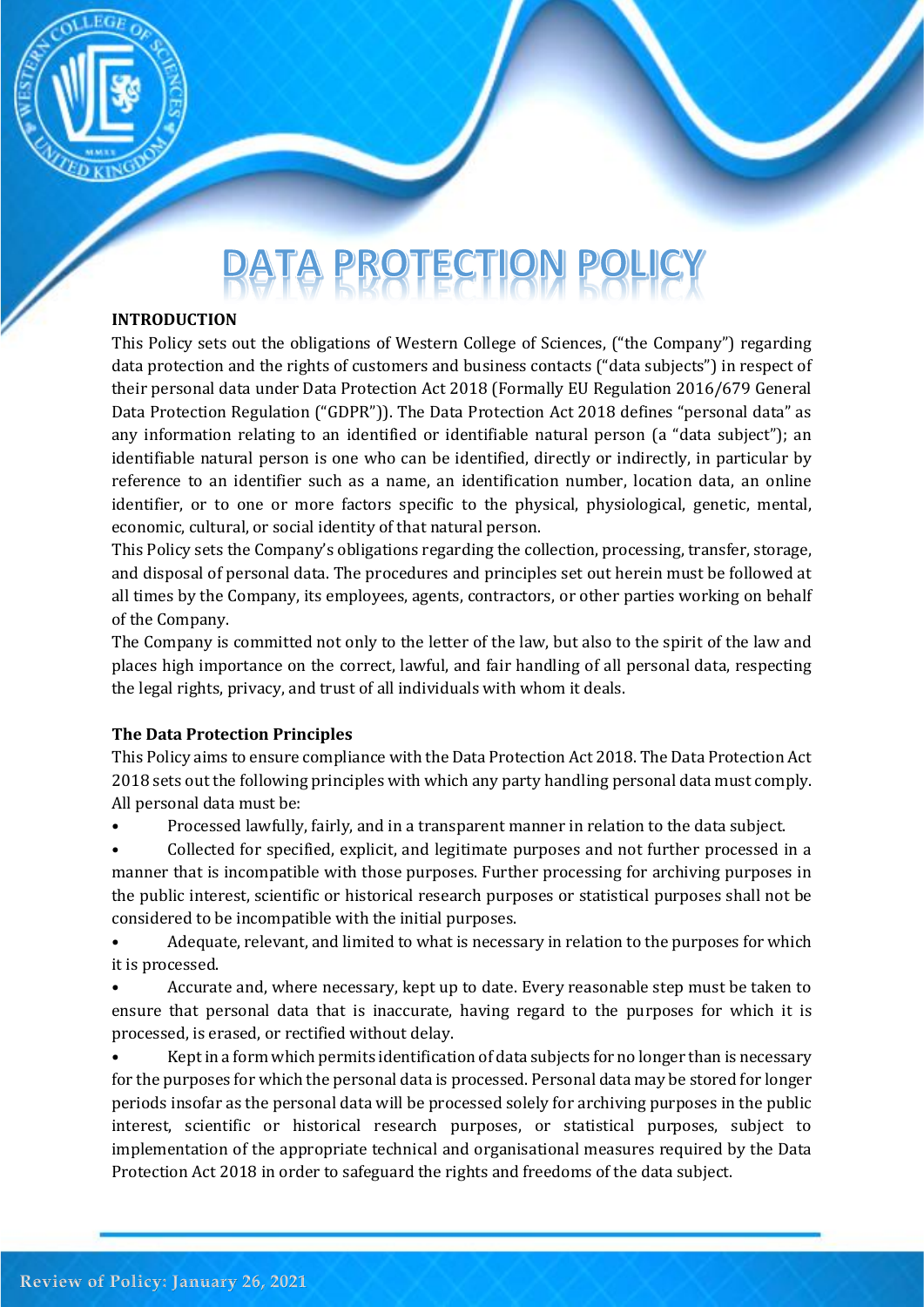

or damage, using appropriate technical or organisational measures.

#### **The Rights of Data Subjects**

- The Data Protection Act 2018 sets out the following rights applicable to data subjects
- The right to be informed'
- The right of access,
- The right to rectification,
- The right to erasure (also known as the 'right to be forgotten'),
- The right to restrict processing,
- The right to data portability,
- The right to object; and
- Rights with respect to automated decision-making and profiling.

#### **Lawful, Fair, and Transparent Data Processing**

The Data Protection Act 2018 seeks to ensure that personal data is processed lawfully, fairly, and transparently, without adversely affecting the rights of the data subject. The Data Protection Act 2018 states that processing of personal data shall be lawful if at least one of the following applies:

The data subject has given consent to the processing of their personal data for one or more specific purposes;

The processing is necessary for the performance of a contract to which the data subject is a party, or in order to take steps at the request of the data subject prior to entering into a contract with them;

• The processing is necessary for compliance with a legal obligation to which the data controller is subject;

The processing is necessary to protect the vital interests of the data subject or of another natural person;

• The processing is necessary for the performance of a task carried out in the public interest or in the exercise of official authority vested in the data controller; or

The processing is necessary for the purposes of the legitimate interests pursued by the data controller or by a third party, except where such interests are overridden by the fundamental rights and freedoms of the data subject which require protection of personal data, in particular where the data subject is a child.

If the personal data in question is "special category data" (also known as "sensitive personal data") (for example, data concerning the data subject's health), at least one of the following conditions must be met:

The data subject has given their explicit consent to the processing of such data for one or more specified purposes (unless EU or EU Member State law prohibits them from doing so);

The processing is necessary to protect the vital interests of the data subject or of another natural person where the data subject is physically or legally incapable of giving consent;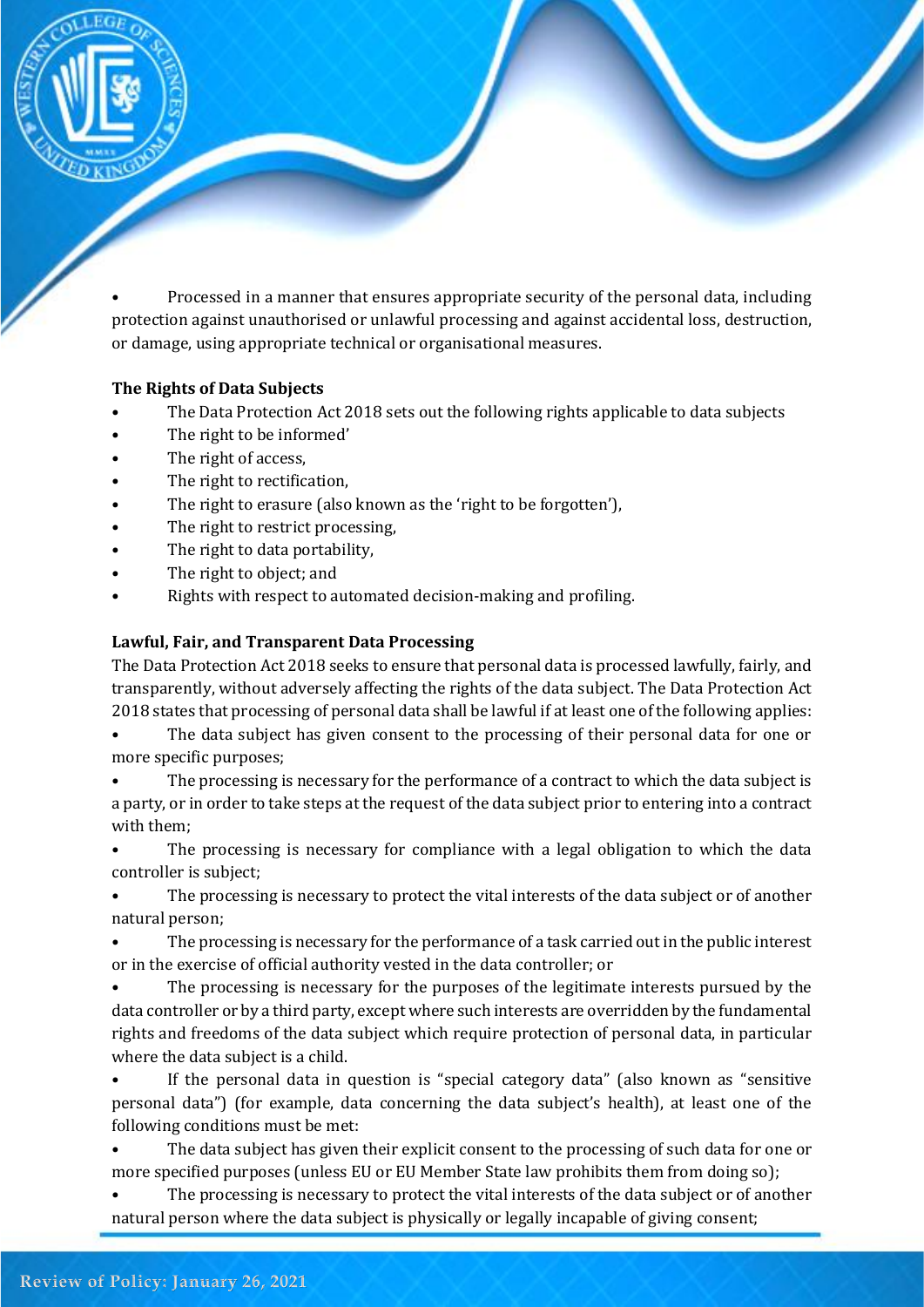

The processing relates to personal data which is clearly made public by the data subject;

The processing is necessary for the conduct of legal claims or whenever courts are acting in their judicial capacity;

# **Specified, Explicit, and Legitimate Purposes**

The Company collects and processes the personal data set out in this Policy. This includes:

- Personal data collected directly from data subjects OR
- Personal data obtained from third parties.
- The Company only collects, processes, and holds personal data for the specific purposes set out in this Policy (or for other purposes expressly permitted by the Data Protection Act 2018).

• Data subjects are kept informed at all times of the purpose or purposes for which the Company uses their personal data.

# **Adequate, Relevant, and Limited Data Processing**

The Company will only collect and process personal data for and to the extent necessary for the specific purpose or purposes of which data subjects have been informed (or will be informed).

# **Accuracy of Data and Keeping Data Up-to-Date**

• The Company shall ensure that all personal data collected, processed, and held by it is kept accurate and up-to-date. This includes, but is not limited to, the rectification of personal data at the request of a data subject.

• The accuracy of personal data shall be checked when it is collected and at regular intervals thereafter. If any personal data is found to be inaccurate or out-of-date, all reasonable steps will be taken without delay to amend or erase that data, as appropriate.

# **Data Retention**

• The Company shall not keep personal data for any longer than is necessary in light of the purpose or purposes for which that personal data was originally collected, held, and processed.

• When personal data is no longer required, all reasonable steps will be taken to erase or otherwise dispose of it without delay.

• For full details of the Company's approach to data retention, including retention periods for specific personal data types held by the Company, please refer to our Data Retention Policy.

# **Secure Processing**

The Company shall ensure that all personal data collected, held, and processed is kept secure and protected against unauthorised or unlawful processing and against accidental loss, destruction, or damage. Further details of the technical and organisational measures which shall be taken are provided later in this Policy.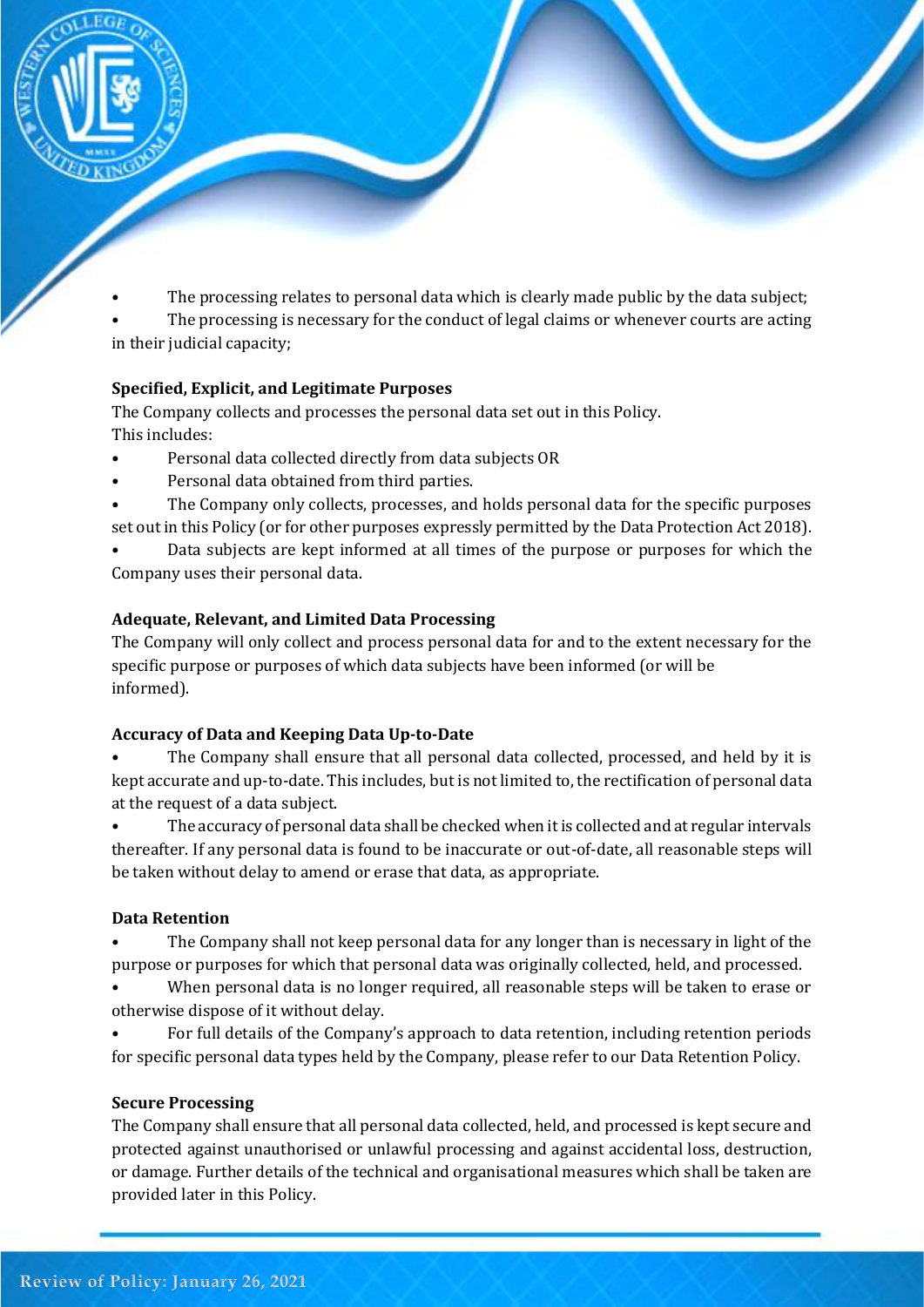

## **Accountability and Record-Keeping**

The Company's Data Protection Officer is Zahid Mehmood Jan E-Mail: info@wcs.ac Tel: +44-141-536-0051

The Data Protection Officer shall be responsible for overseeing the implementation of this Policy and for monitoring compliance with this Policy, the Company's other data protection-related policies, and with the Data Protection Act 2018 and other applicable data protection legislation.

• The Company shall keep written internal records of all personal data collection, holding, and processing, which shall incorporate the following information:

The name and details of the Company, its Data Protection Officer, and any applicable third-party data processors;

• The purposes for which the Company collects, holds, and processes personal data;

• Details of the categories of personal data collected, held, and processed by the Company, and the categories of data subject to which that personal data relates;

- Details of any transfers of personal data to non-EEA countries including all mechanisms and security safeguards;
- Details of how long personal data will be retained by the Company; and
- Detailed descriptions of all technical and organisational measures taken by the Company to ensure the security of personal data.

# **Data Protection Impact Assessments**

The Company shall carry out Data Protection Impact Assessments for any and all new projects and/or new uses of personal data.

- Data Protection Impact Assessments shall be overseen by the Data Protection Officer and shall address the following:
- 1. The type(s) of personal data that will be collected, held, and processed;
- 2. The purpose(s) for which personal data is to be used;
- 3. The Company's objectives;
- 4. How personal data is to be used;
- 5. The parties (internal and/or external) who are to be consulted;
- 6. The necessity and proportionality of the data processing with respect to the
- 7. purpose(s) for which it is being processed;
- 8. Risks posed to data subjects;
- 9. Risks posed both within and to the Company; and
- 10. Proposed measures to minimize and handle identified risks.

# **Keeping Data Subjects Informed**

The Company shall provide the information set out in section (i) below to every data subject: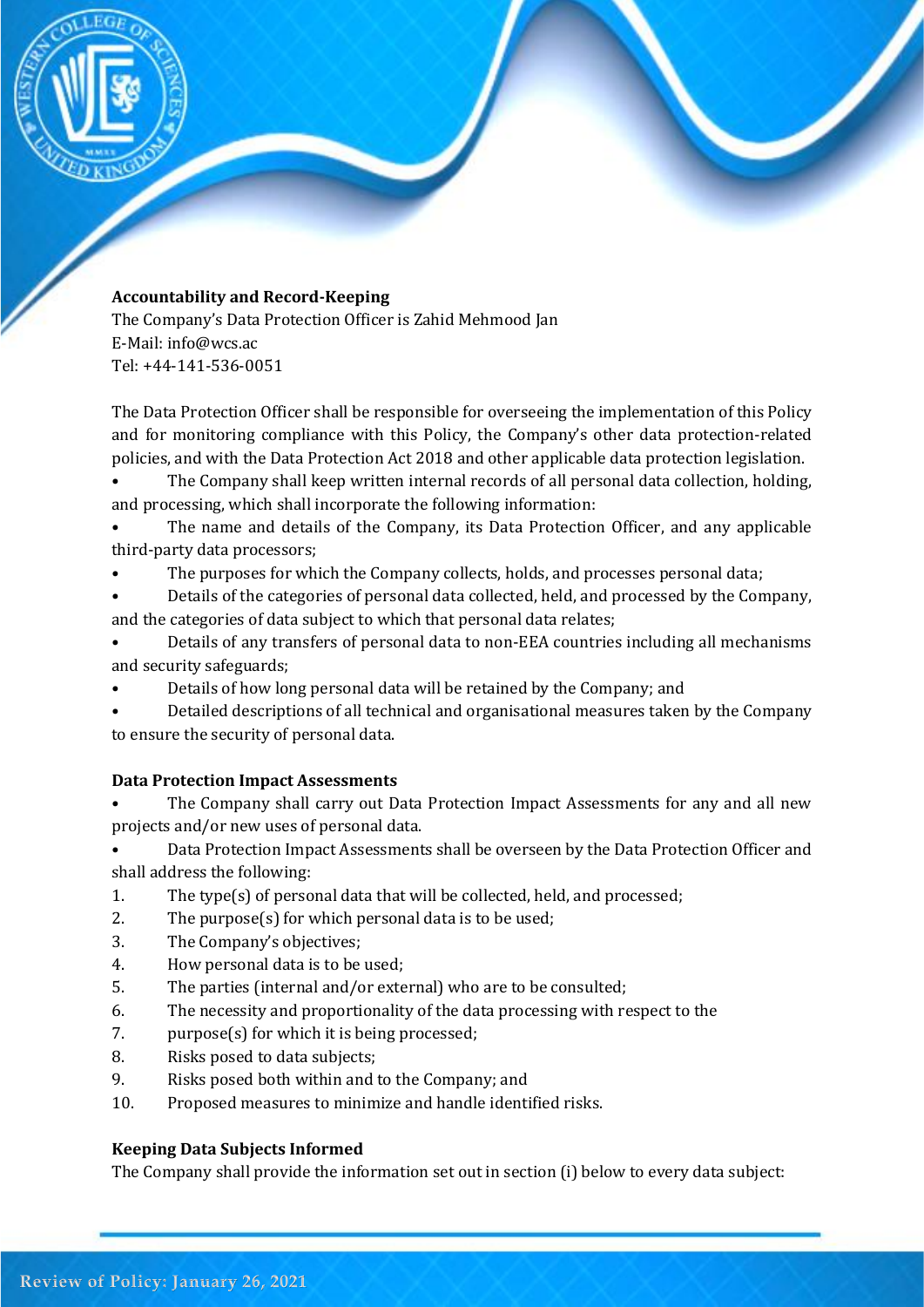

Where personal data is collected directly from data subjects, those data subjects will be informed of its purpose at the time of collection; and where personal data is obtained from a third party, the relevant data subjects will be informed of its purpose:

a) if the personal data is used to communicate with the data subject, when the first communication is made; or

b) if the personal data is to be transferred to another party, before that transfer is made; or

c) as soon as reasonably possible and in any event not more than one month after the personal data is obtained.

(i) The following information shall be provided:

• Details of the Company including, but not limited to, the identity of its Data Protection Officer;

• The purpose(s) for which the personal data is being collected and will be processed (as detailed in this Policy) and the legal basis justifying that collection and processing;

Where applicable, the legitimate interests upon which the Company is justifying its collection and processing of the personal data;

• Where the personal data is not obtained directly from the data subject, the categories of personal data collected and processed;

• Where the personal data is to be transferred to one or more third parties, details of those parties;

• Where the personal data is to be transferred to a third party that is located outside of the European Economic Area (the "EEA"), details of that transfer, including but not limited to the safeguards in place,

o Details of data retention;

o Details of the data subject's rights under the Data Protection Act 2018;

o Details of the data subject's right to withdraw their consent to the Company's processing of their personal data at any time;

o Details of the data subject's right to complain to the Information Commissioner's Office (the "supervisory authority" under the Data Protection Act 2018);

o Where applicable, details of any legal or contractual requirement or obligation necessitating the collection and processing of the personal data and details of any consequences of failing to provide it; and

o Details of any automated decision-making or profiling that will take place using the personal data, including information on how decisions will be made, the significance of those decisions, and any consequences.

Data Subject Access

• Data subjects may make subject access requests ("SARs") at any time to find out more about the personal data which the Company holds about them, what it is doing with that personal data, and why.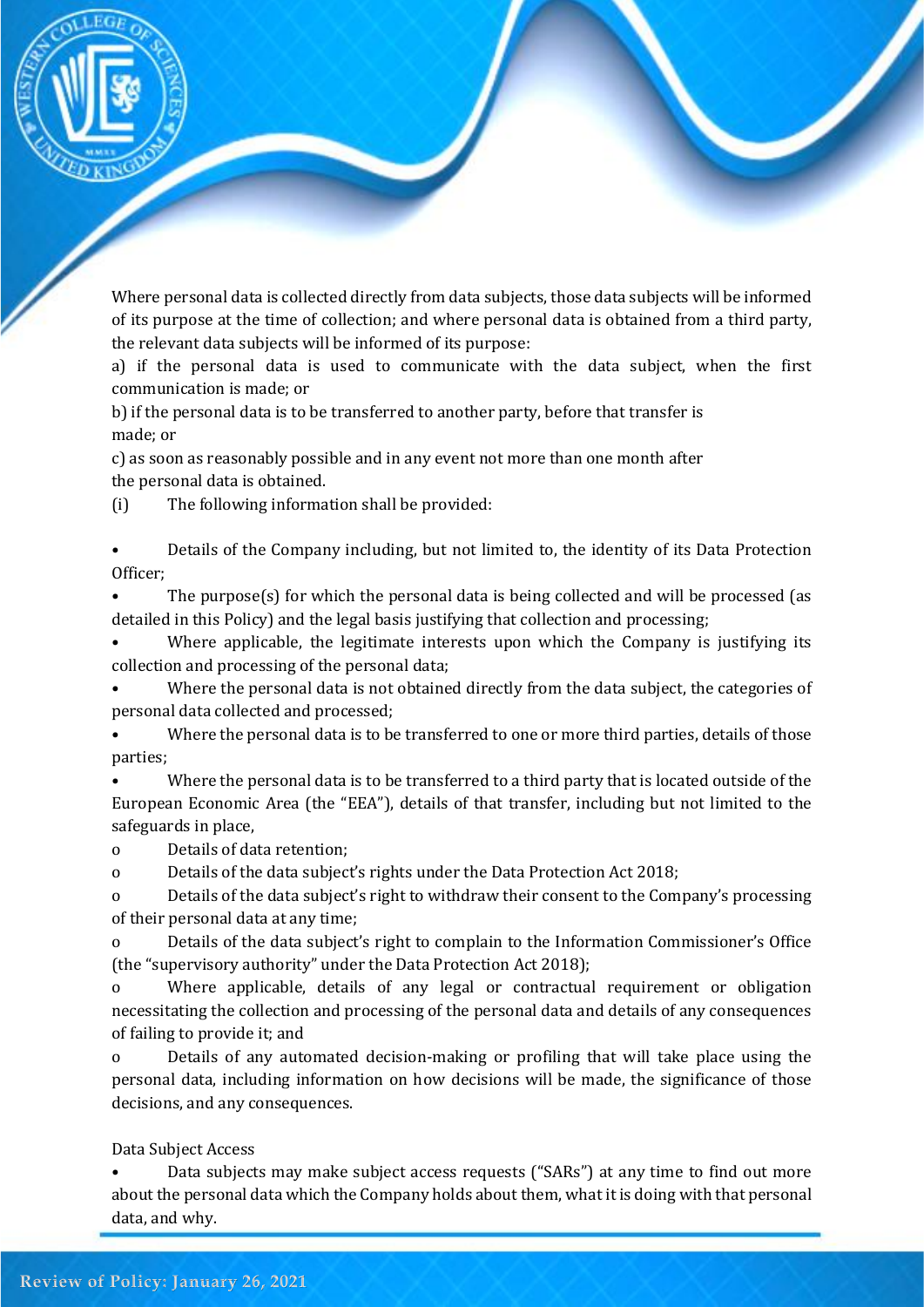

• Data subjects wishing to make a SAR may do so in writing, using the Company's Subject Access Request Form, or other written communication. SARs should be addressed to the Company's Data Protection Officer at Western College of Sciences 272 Bath Street, Glasgow, Scotland G2 4JR, United Kingdom Tel: +44-141-536-0051 Email: info@wcs.ac

• Responses to SARs shall normally be made within one month of receipt, however this may be extended by up to two months if the SAR is complex and/or numerous requests are made. If such additional time is required, the data subject shall be informed.

• All SARs received shall be handled by the Company's Data Protection Officer.

The Company does not charge a fee for the handling of normal SARs. The Company reserves the right to charge reasonable fees for additional copies of information that has already been supplied to a data subject, and for requests that are manifestly unfounded or excessive, particularly where such requests are repetitive.

Rectification of Personal Data

• Data subjects have the right to require the Company to rectify any of their personal data that is inaccurate or incomplete.

• The Company shall rectify the personal data in question, and inform the data subject of that rectification, within one month of the data subject informing the Company of the issue. The period can be extended by up to two months in the case of complex requests. If such additional time is required, the data subject shall be informed.

In the event that any affected personal data has been disclosed to third parties, those parties shall be informed of any rectification that must be made to that personal data.

## **Erasure of Personal Data**

Data subjects have the right to request that the Company erases the personal data it holds about them in the following circumstances:

a) It is no longer necessary for the Company to hold that personal data with respect to the purpose(s) for which it was originally collected or processed;

b) The data subject wishes to withdraw their consent to the Company holding and processing their personal data;

c) The data subject objects to the Company holding and processing their personal data (and there is no overriding legitimate interest to allow the Company to continue doing so),

d) The personal data has been processed unlawfully;

e) The personal data needs to be erased in order for the Company to comply with a particular legal obligation.

Unless the Company has reasonable grounds to refuse to erase personal data, all requests for erasure shall be complied with, and the data subject informed of the erasure, within one month of receipt of the data subject's request. The period can be extended by up to two months in the case of complex requests. If such additional time is required, the data subject shall be informed.

In the event that any personal data that is to be erased in response to a data subject's request has been disclosed to third parties, those parties shall be informed of the erasure (unless it is impossible or would require disproportionate effort to do so).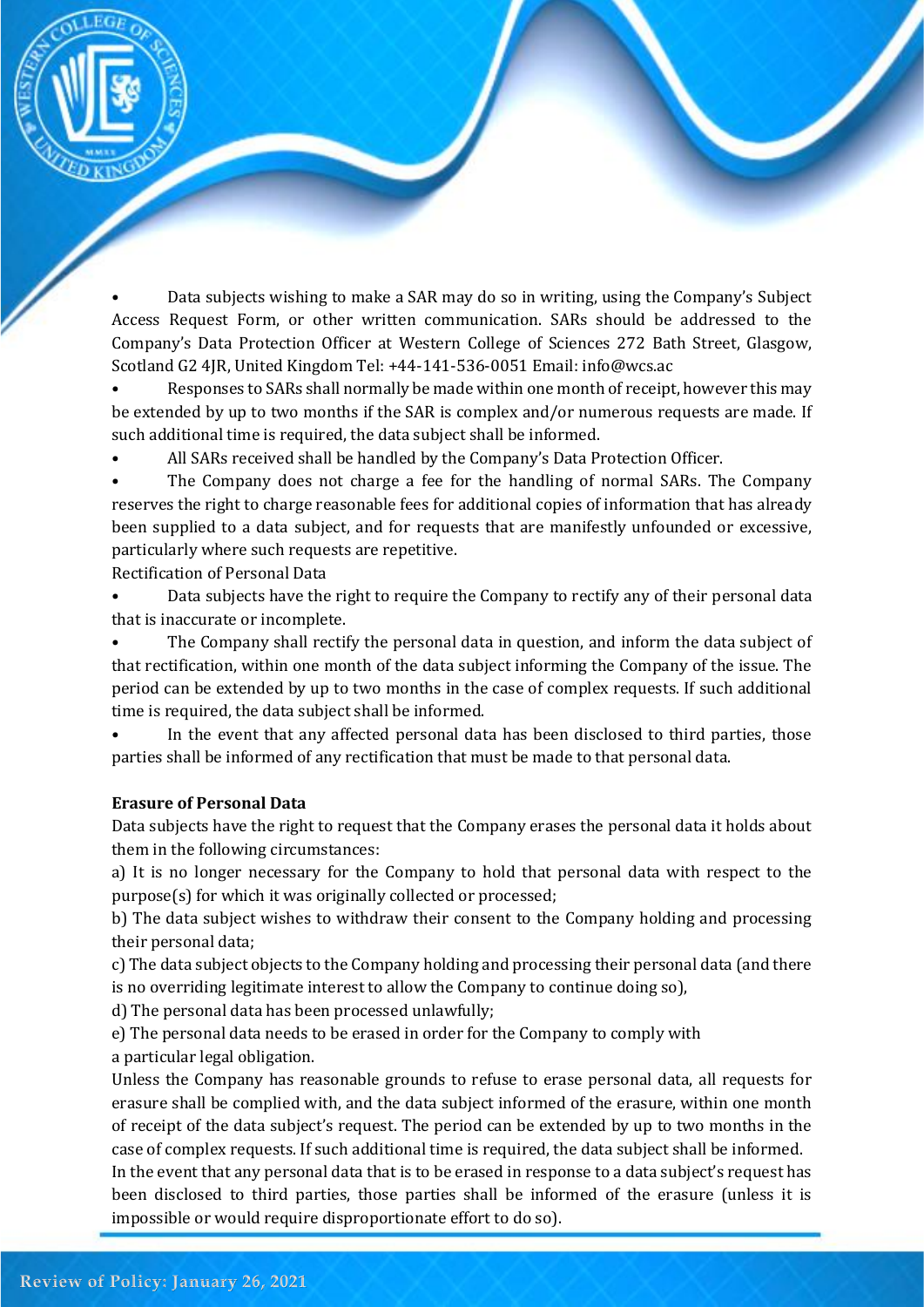

#### **Restriction of Personal Data Processing**

Data subjects may request that the Company ceases processing the personal data it holds about them. If a data subject makes such a request, the Company shall retain only the amount of personal data concerning that data subject (if any) that is necessary to ensure that the personal data in question is not processed further.

In the event that any affected personal data has been disclosed to third parties, those parties shall be informed of the applicable restrictions on processing it (unless it is impossible or would require disproportionate effort to do so).

#### **Objections to Personal Data Processing**

Data subjects have the right to object to the Company processing their personal data based on legitimate interests, direct marketing (including profiling) and processing for scientific and/or historical research and statistics purposes.

Where a data subject objects to the Company processing their personal data based on its legitimate interests, the Company shall cease such processing immediately, unless it can be demonstrated that the Company's legitimate grounds for such processing override the data subject's interests, rights, and freedoms, or that the processing is necessary for the conduct of legal claims.

Where a data subject objects to the Company processing their personal data for direct marketing purposes, the Company shall cease such processing immediately.

Where a data subject objects to the Company processing their personal data for scientific and/or historical research and statistics purposes, the data subject must, under the Data Protection Act 2018, "demonstrate grounds relating to his or her particular situation". The Company is not required to comply if the research is necessary for the performance of a task carried out for reasons of public interest.

#### **Personal Data Collected, Held, and Processed**

The following personal data is collected, held, and processed by the Company: Data Ref. Type of Data Purpose of Data Electronic and hard copy Learner records

## **Data Security - Transferring Personal Data and Communications**

The Company shall ensure that the following measures are taken with respect to all communications and other transfers involving personal data:

- All emails containing personal data must be encrypted using Encryption software;
- All emails containing personal data must be marked "confidential";
- Personal data may be transmitted over secure networks only; transmission over unsecured networks is not permitted in any circumstances;
- Personal data may not be transmitted over a wireless network if there is a wired alternative that is reasonably practicable;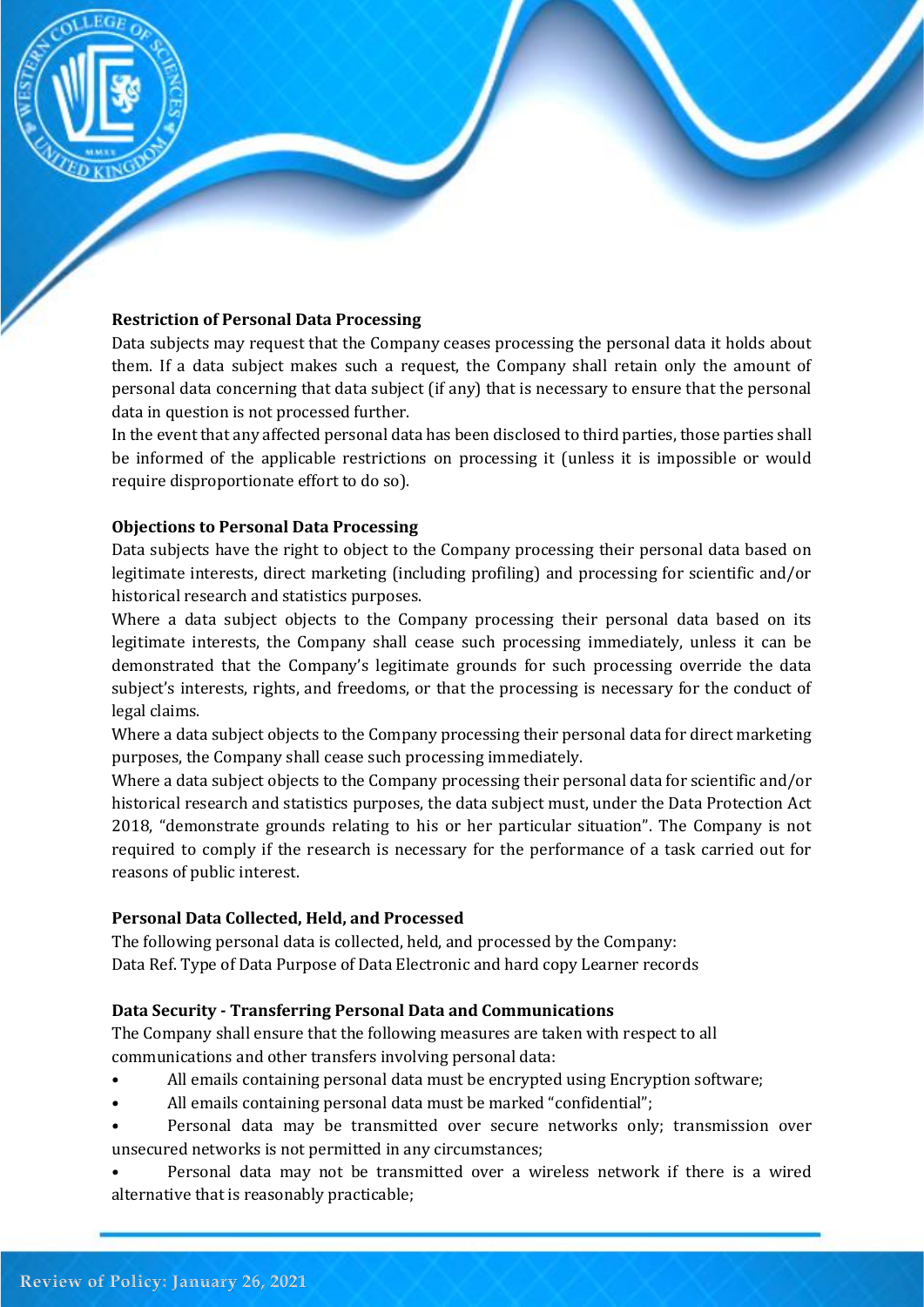

• Personal data contained in the body of an email, whether sent or received, should be copied from the body of that email and stored securely. The email itself should be deleted. All temporary files associated therewith should also be deleted using deletion software;

• Where personal data is to be sent by facsimile transmission the recipient should be informed in advance of the transmission and should be waiting by the fax machine to receive the data;

• Where personal data is to be transferred in hardcopy form it should be passed directly to the recipient or sent using Royal Mail Registered or 1st or 2nd Class Signed For post; and

• All personal data to be transferred physically, whether in hardcopy form or on removable electronic media shall be transferred in a suitable container marked "confidential".

#### **Data Security - Storage**

The Company shall ensure that the following measures are taken with respect to the storage of personal data:

• All electronic copies of personal data should be stored securely using passwords and data encryption;

• All hardcopies of personal data, along with any electronic copies stored on physical, removable media should be stored securely in a locked box, drawer, cabinet, or similar;

• All personal data stored electronically should be backed up at least daily with backups stored onsite. All backups should be encrypted using data encryption'

• No personal data should be stored on any mobile device (including, but not limited to, laptops, tablets, and smartphones), whether such device belongs to the Company or otherwise without the formal written approval of the Data Protection Officer and, in the event of such approval, strictly in accordance with all instructions and limitations described at the time the approval is given, and for no longer than is absolutely necessary; and

• No personal data should be transferred to any device personally belonging to an employee and personal data may only be transferred to devices belonging to agents, contractors, or other parties working on behalf of the Company where the party in question has agreed to comply fully with the letter and spirit of this Policy and of the Data Protection Act 2018 (which may include demonstrating to the Company that all suitable technical and organisational measures have been taken).

## **Data Security - Disposal**

When any personal data is to be erased or otherwise disposed of for any reason (including where copies have been made and are no longer needed), it should be securely deleted and disposed of.

## **Data Security - Use of Personal Data**

The Company shall ensure that the following measures are taken with respect to the use of personal data:

• No personal data may be shared informally and if an employee, agent, sub-contractor, or other party working on behalf of the Company requires access to any personal data that they do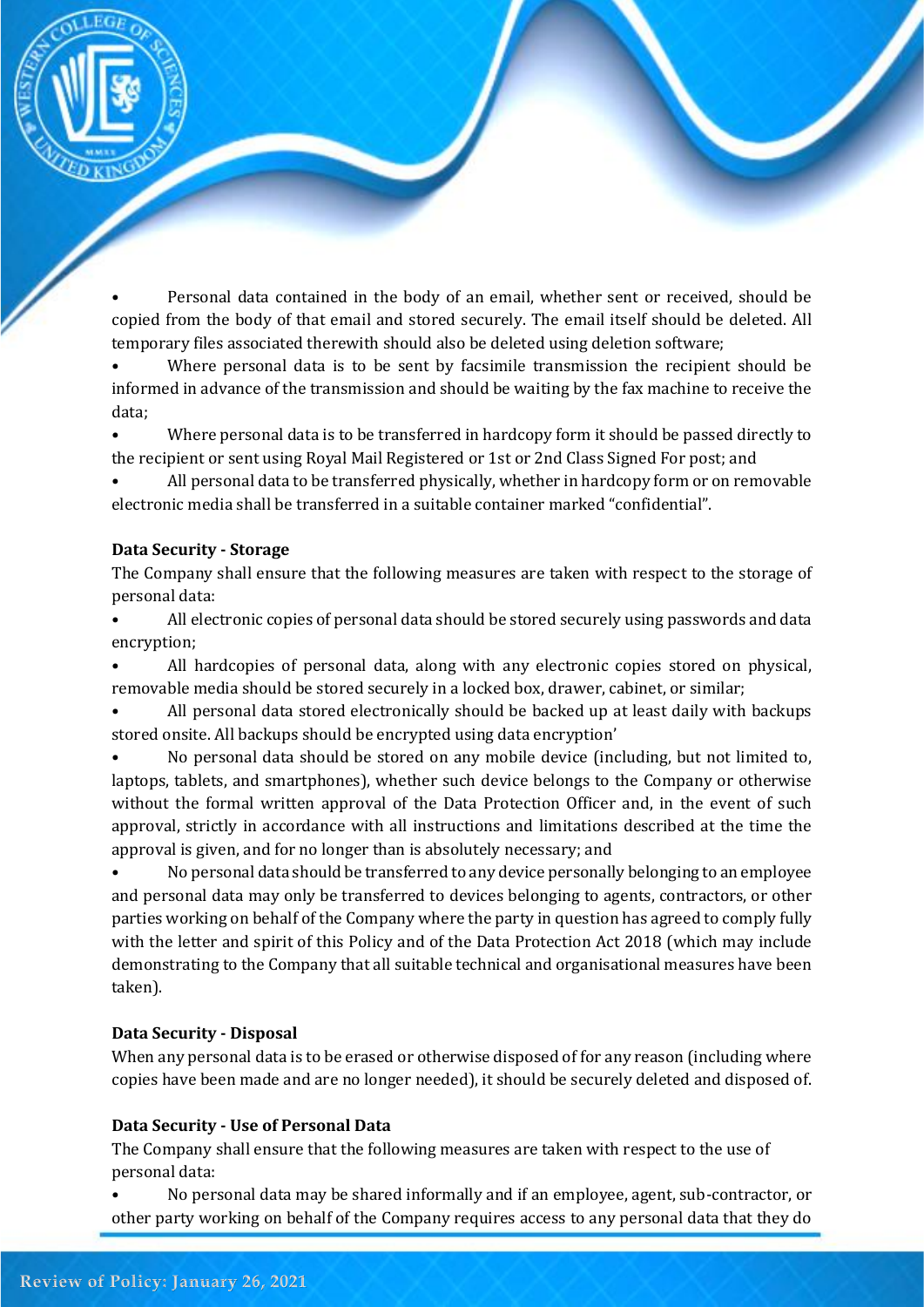

not already have access to, such access should be formally requested from The Data Protection Officer,

• No personal data may be transferred to any employees, agents, contractors, or other parties, whether such parties are working on behalf of the Company or not, without the authorisation of The Data Protection Officer,

• Personal data must be handled with care at all times and should not be left unattended or on view to unauthorised employees, agents, sub-contractors, or other parties at any time;

If personal data is being viewed on a computer screen and the computer in question is to be left unattended for any period of time, the user must lock the computer and screen before leaving it; and

• Where personal data held by the Company is used for marketing purposes, it shall be the responsibility of [Name of person responsible] to ensure that the appropriate consent is obtained and that no data subjects have opted out, whether directly or via a third-party service such as the TPS.

## **Data Security - IT Security**

The Company shall ensure that the following measures are taken with respect to IT and information security:

• All passwords used to protect personal data should be changed regularly and should not use words or phrases that can be easily guessed or otherwise compromised. All passwords must contain a combination of uppercase and lowercase letters, numbers, and symbols;

• Under no circumstances should any passwords be written down or shared between any employees, agents, contractors, or other parties working on behalf of the Company, irrespective of seniority or department. If a password is forgotten, it must be reset using the applicable method. IT staff do not have access to passwords;

• All software (including, but not limited to, applications and operating systems) shall be kept up-to-date. The Company's IT staff shall be responsible for installing any and all securityrelated updates after the updates are made available by the publisher or manufacturer, unless there are valid technical reasons not to do so; and

• No software may be installed on any Company-owned computer or device without the prior approval of the Company.

## **Organisational Measures**

The Company shall ensure that the following measures are taken with respect to the collection, holding, and processing of personal data:

• All employees, agents, contractors, or other parties working on behalf of the Company shall be made fully aware of both their individual responsibilities and the Company's responsibilities under the Data Protection Act 2018 and under this Policy, and shall be provided with a copy of this Policy;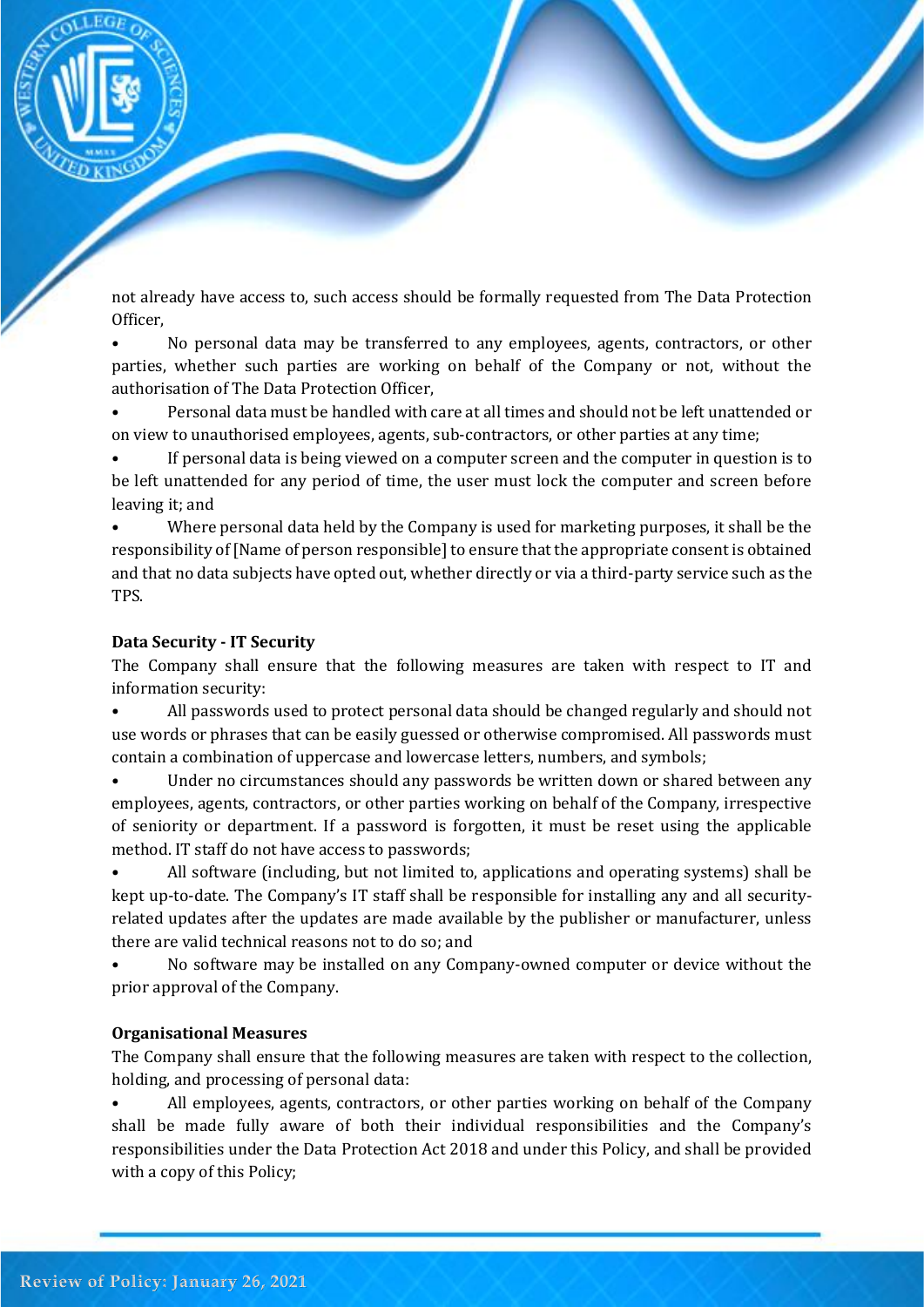

• Only employees, agents, sub-contractors, or other parties working on behalf of the Company that need access to, and use of, personal data in order to carry out their assigned duties correctly shall have access to personal data held by the Company;

• All employees, agents, contractors, or other parties working on behalf of the Company handling personal data will be appropriately trained to do so;

• All employees, agents, contractors, or other parties working on behalf of the Company handling personal data will be appropriately supervised;

• All employees, agents, contractors, or other parties working on behalf of the Company handling personal data shall be required and encouraged to exercise care, caution, and discretion when discussing work-related matters that relate to personal data, whether in the workplace or otherwise;

• Methods of collecting, holding, and processing personal data shall be regularly evaluated and reviewed;

• All personal data held by the Company shall be reviewed periodically, as set out in the Company's Data Retention Policy;

The performance of those employees, agents, contractors, or other parties working on behalf of the Company handling personal data shall be regularly evaluated and reviewed;

• All employees, agents, contractors, or other parties working on behalf of the Company handling personal data will be bound to do so in accordance with the principles of the Data Protection Act 2018 and this Policy by contract;

• All agents, contractors, or other parties working on behalf of the Company handling personal data must ensure that any and all of their employees who are involved in the processing of personal data are held to the same conditions as those relevant employees of the Company arising out of this Policy and the Data Protection Act 2018; and

• Where any agent, contractor or other party working on behalf of the Company handling personal data fails in their obligations under this Policy that party shall indemnify and hold harmless the Company against any costs, liability, damages, loss, claims or proceedings which may arise out of that failure.

## **Transferring Personal Data to a Country Outside the EEA**

The Company may from time-to-time transfer ('transfer' includes making available remotely) personal data to countries outside of the EEA.

The transfer of personal data to a country outside of the EEA shall take place only if one or more of the following applies:

o The transfer is to a country, territory, or one or more specific sectors in that country (or an international organisation), that the European Commission has determined ensures an adequate level of protection for personal data;

o The transfer is to a country (or international organisation) which provides appropriate safeguards in the form of a legally binding agreement between public authorities or bodies; binding corporate rules; standard data protection clauses adopted by the European Commission; compliance with an approved code of conduct approved by a supervisory authority (e.g. the